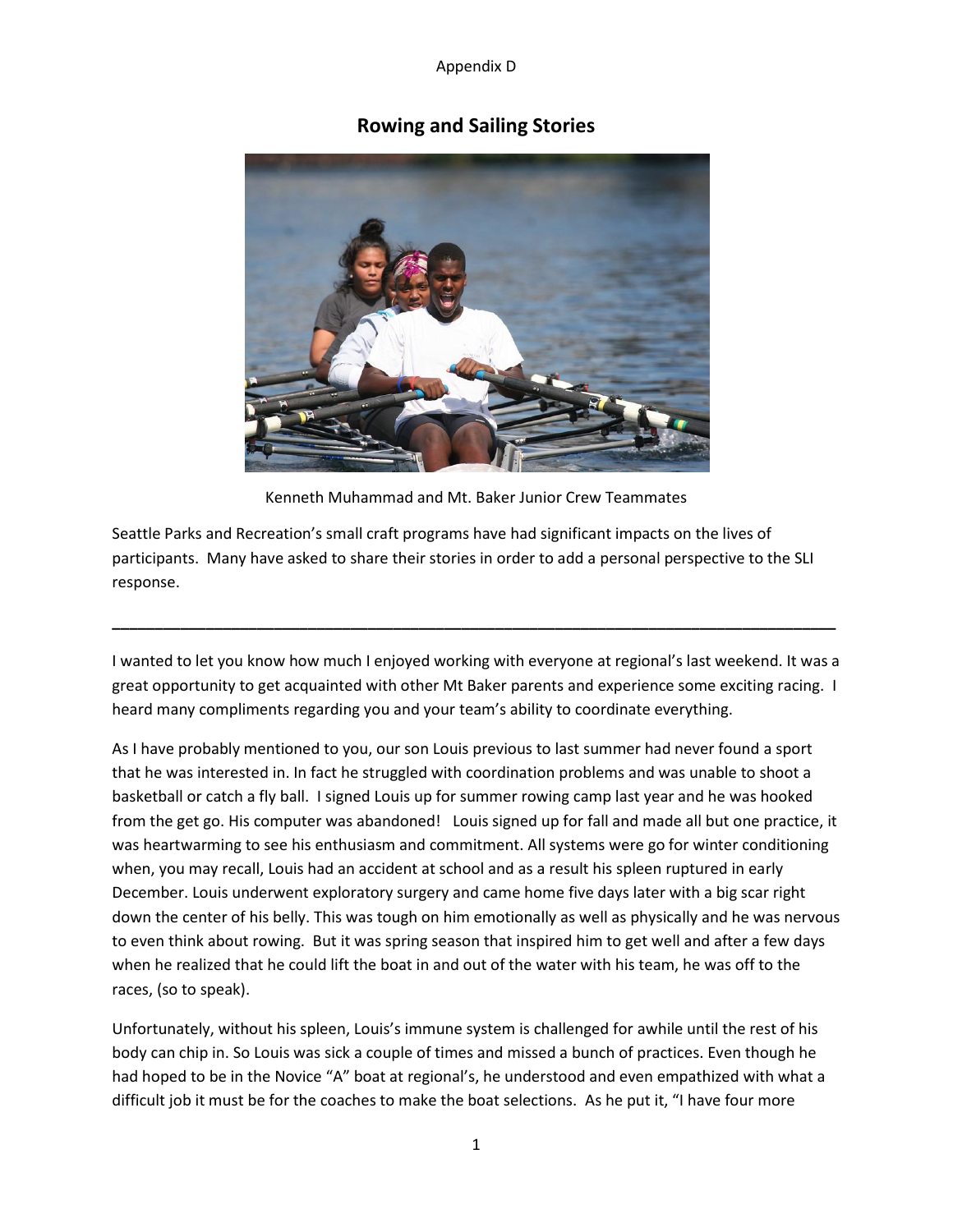years". I was astounded at his attitude. What being involved with Mt Baker crew had done for his emotional growth in just one year amazed me.

As things turned out, it was the B boat that got a taste of success. When the Novice 4 B took the bronze on Friday those kids looked like they had won the gold at the Junior Olympics! This winning feeling set the stage for Sunday's race. These kids actually thought they could win and they rowed their hearts out. They were thrilled with their silver medal. This was a first for Louis.

I know that the city is stressed financially and has made some painful cuts to programs such as MBC. And this is why I felt compelled to let you know how much as a parent I appreciate all that you, the coaches, Pat Eadon and Pat and Tom Henry do to support these kids. AND how programs like MBC translate into other aspects of their lives. I know that you are very aware of this but wonder if the folks downtown are. Louis is learning social skills and what it means to be part of a team. What it means to win – together.

Since Louis has missed so much school this year his goal of finishing  $8<sup>th</sup>$  grade with straight A's, (let me be clear this was his goal not mine), seemed like it might be out of reach. Yesterday he checked his progress online and yelled from the basement, "Mom my grade in Ms. Acosta's class just went up 3%"! I went downstairs to check it out and he said that maybe he will get those A's after all. Louis looked at me and said, "WE GOT THIS". I know where that came from, **M B C.**

I would like to let you know how my family appreciates the sports programs for children, especially the ones on the Green Lake, in the Small Crafts Center.

**\_\_\_\_\_\_\_\_\_\_\_\_\_\_\_\_\_\_\_\_\_\_\_\_\_\_\_\_\_\_\_\_\_\_\_\_\_\_\_\_\_\_\_\_\_\_\_\_\_\_\_\_\_\_\_\_\_\_\_\_\_\_\_\_\_\_\_\_\_\_\_\_\_\_\_\_\_\_\_\_\_\_\_\_\_**

We are a single parent home, with a child that has gone through a major trauma in her early age, and has been at risk for failing in lot of different areas of her life. It has been difficult to keep her excited or motivated with anything at all, and most of school and after-school-activities had little draw for her, until she became fascinated with boating. I didn't even know she liked water!

My child has been training with the Green Lake Crew since the Summer 2011, and has never been more excited in her whole life. The Green Lake Crew has been the major source of pride and motivation for my daughter. She thinks and talks about rowing all the time, really likes her new friends from the team; and, she is hoping to row through college when she gets older.

If it weren't for Seattle Parks Department classes and programs, my daughter would have fallen through the cracks in the system, since we cannot afford the tuition in most any after school activities in the private sector. My daughter attended after school child care in a Seattle Parks Department Community Center while in the elementary school, took swimming classes in one of the Seattle Parks Department pools, and now she is proudly rowing, and expecting her life to be great, beyond the opportunities normally available to children from a family like her's.

Thank you for making programs like the one at the Green Lake Small Craft Center available to children like mine. It's been lifesaving, literally.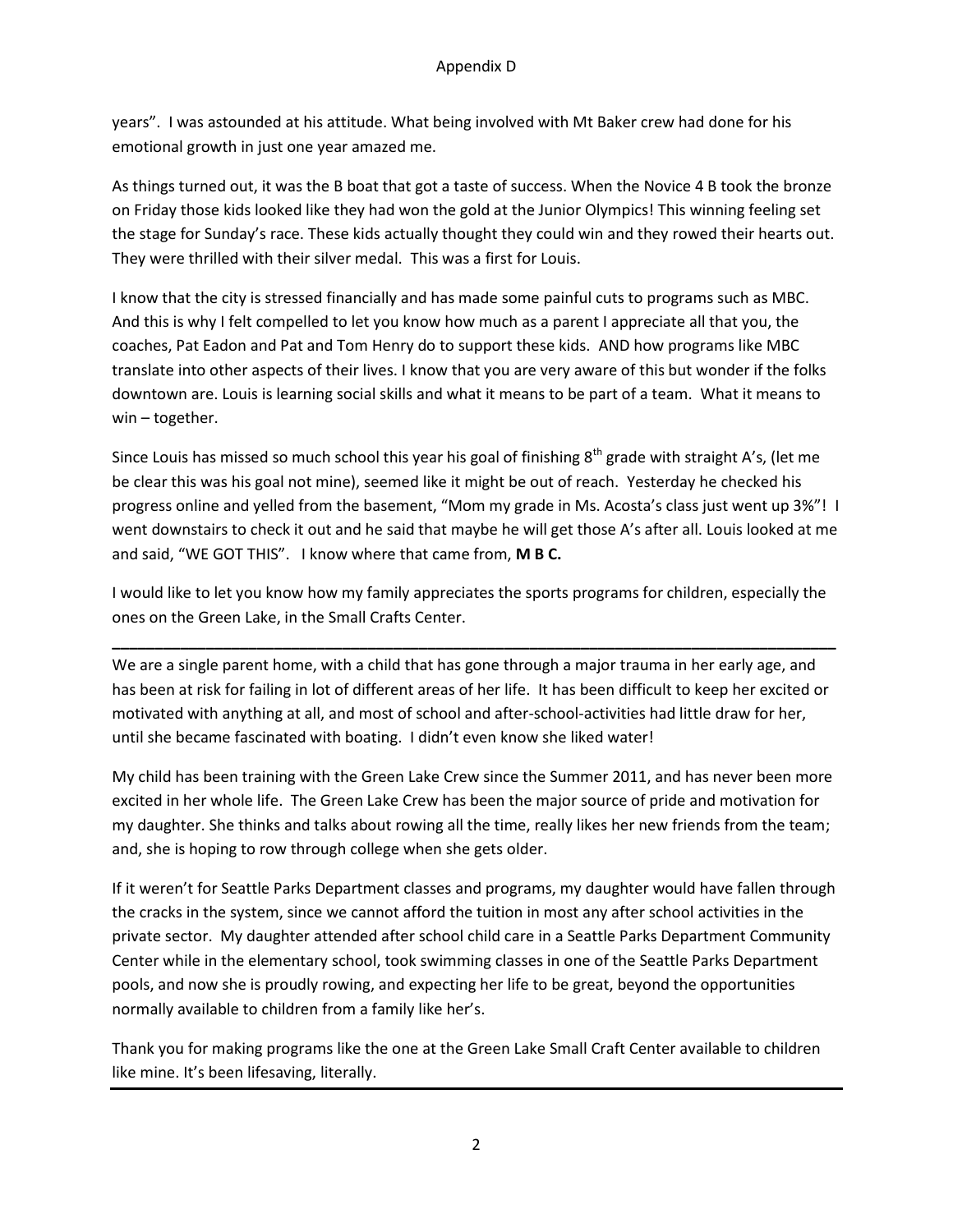I will be a senior at the Northwest School. Rowing has been an incredible influence on my life. I started rowing in 8th grade, so as I developed rowing has always been there to help me along. Rowing helped me in every area of my life. Socially it made me comfortable with myself, I learned how to work with others and make friends, and I also learned how to get away from bullying. Academically I learned to have a work ethic. As I got more and more serious about rowing and spent more time rowing, my grades actually got better. Finally, rowing was a sport where I finally was a serious athlete. I played other sports when I was younger (baseball, basketball, soccer, swimming) but I was never that good because I had never gotten the attention and help to become a serious athlete. I got that at Mt Baker. Now I plan on rowing at a division 1 school in college and I hope to make the junior national team next summer. These were things would not have been possible for me until I started rowing.-

I wanted to write to give kudos to the staff that work at the Green Lake Crew program. My son just completed his novice year. My son is a freshman at Roosevelt, and is also a cancer survivor who has struggled with physical and developmental challenges caused by this for most of his life.

**\_\_\_\_\_\_\_\_\_\_\_\_\_\_\_\_\_\_\_\_\_\_\_\_\_\_\_\_\_\_\_\_\_\_\_\_\_\_\_\_\_\_\_\_\_\_\_\_\_\_\_\_\_\_\_\_\_\_\_\_\_\_\_\_\_\_\_\_\_\_\_\_\_\_\_\_\_\_\_\_\_\_\_\_\_**

When he told me last spring that he wanted to row crew in the fall, I said, "sure," thinking he'd give it up quickly. He nagged me as school approached and with some concern I signed him up for the program, hoping that the staff would be able to find some place for him. He is a big kid, very strong, but not coordinated due to a stroke he suffered when he was sick. He also has vision and hearing problems. For these reasons, he's always avoided any kind of a team sport, although he is active and loves the water and the outdoors.

Green Lake – in particularly Jason Frisk, Mpetela (his assistant), and Lucas Ridinger, the Novice Coach – did a wonderful job involving my son and giving him great opportunities to be a part of the team. He rowed in several regattas this season and plans to join again in the fall (he's traveling a lot this summer or he'd be on the summer crew).

I really can't speak highly enough of the program. The expectations are set very high. The kids are required to come every day after school for three hours. The weather this year was awful, as you know, and there were many days they were out on the water in less than kind conditions, and many more days they had to find ways to keep the kids working while off the water, and they did. My son stayed motivated and really loved participating. It's given him an idea of what he can accomplish if he keeps working hard, and made really helped him grow.

Your staff is nothing short of wonderful. They are tough on the kids, that is certain, but clear and consistent, expert at building character in these kids, in creating an inclusive, team-focused group of young adults. They corral us parents into a finely honed volunteer support team, giving us an opportunity to stay involved with our teenager's lives in ways that I don't think activities like theater, band or football can really manage.

3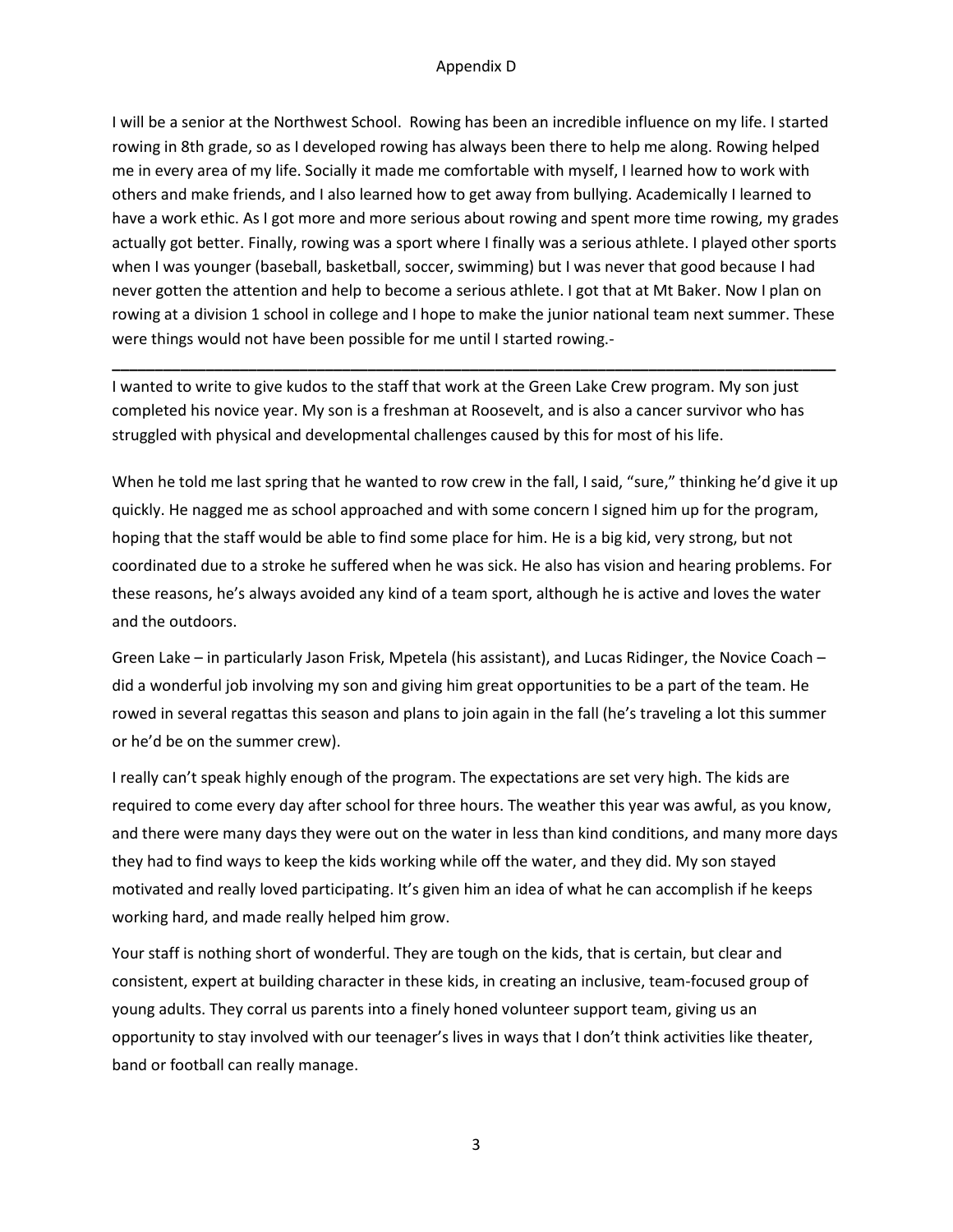I wanted to take this opportunity to let you know what you have there at Green Lake – it's truly a unique, magical program that is changing lives of hundreds of young people. I know it couldn't run nearly as well as it does without the amazing people that are there. I'm very grateful to them and to you for supporting our kids.

**\_\_\_\_\_\_\_\_\_\_\_\_\_\_\_\_\_\_\_\_\_\_\_\_\_\_\_\_\_\_\_\_\_\_\_\_\_\_\_\_\_\_\_\_\_\_\_\_\_\_\_\_\_\_\_\_\_\_\_\_\_\_\_\_\_\_\_\_\_\_\_\_\_\_\_\_\_\_\_\_\_\_\_\_\_**

Mount Baker Crew completely transformed my high school experience. Not only do I have an amazing community of friends who will stay with me for many years to come, I've also learned loads about myself and what it means to work hard. I've learned what it means to enjoy the products of many hours of work and mental persistence and how to push myself further than what I think may be possible. This translates not only to other athletic endeavors but in all realms of my life. I am so grateful for this program and the people who make it possible!

I was a pretty awkward, unhappy kid when I joined in the spring of my sophomore year. I was struggling with my own identity and really had no strong social ties. Green Lake helped me gain confidence in myself.

**\_\_\_\_\_\_\_\_\_\_\_\_\_\_\_\_\_\_\_\_\_\_\_\_\_\_\_\_\_\_\_\_\_\_\_\_\_\_\_\_\_\_\_\_\_\_\_\_\_\_\_\_\_\_\_\_\_\_\_\_\_\_\_\_\_\_\_\_\_\_\_\_\_\_\_\_\_\_\_\_\_\_\_**

The athletic aspect of it transformed me from a chubby 15-year-old to an in-shape 18 year old, and has (hopefully!) set me up for a lifetime of fitness and good health. It also provided me with the discipline and work-ethic necessary in today's world.

The social aspect of it helped make me more at ease with close friendships. The camaraderie--built in blood, sweat, and blisters--greatly developed my social skills. (You can mention that I was diagnosed in my childhood with Aspergers, which is on the mild end of the autism spectrum).

In winter of 2009 I was a registered rower in the Mount Baker Crew Community. After the first week I was hooked; and have been rowing in the three years since. I'm 16 years old and am going into my junior year at The Northwest School this fall. I have switched between being a rower and a coxswain; and have fallen in love with both.

**\_\_\_\_\_\_\_\_\_\_\_\_\_\_\_\_\_\_\_\_\_\_\_\_\_\_\_\_\_\_\_\_\_\_\_\_\_\_\_\_\_\_\_\_\_\_\_\_\_\_\_\_\_\_\_\_\_\_\_\_\_\_\_\_\_\_\_\_\_\_\_\_\_\_\_\_\_\_\_\_**

In the summer of that year I did a rowing, sailing, and kayaking camp on Lake Union. I fell in love with the sport but was uneasy about my skill level. When my dad was my age he was a rower through high school and college and loved the idea of me becoming one myself. Then before I knew it, I was enrolled in the program. After my first season on the tea, I was moving up to be a varsity athlete. We talked with some of the girls on Varsity who had also fallen in love with the sport. They said that as a varsity athlete your boat becomes your second family. You're around them so much you consider them your sisters.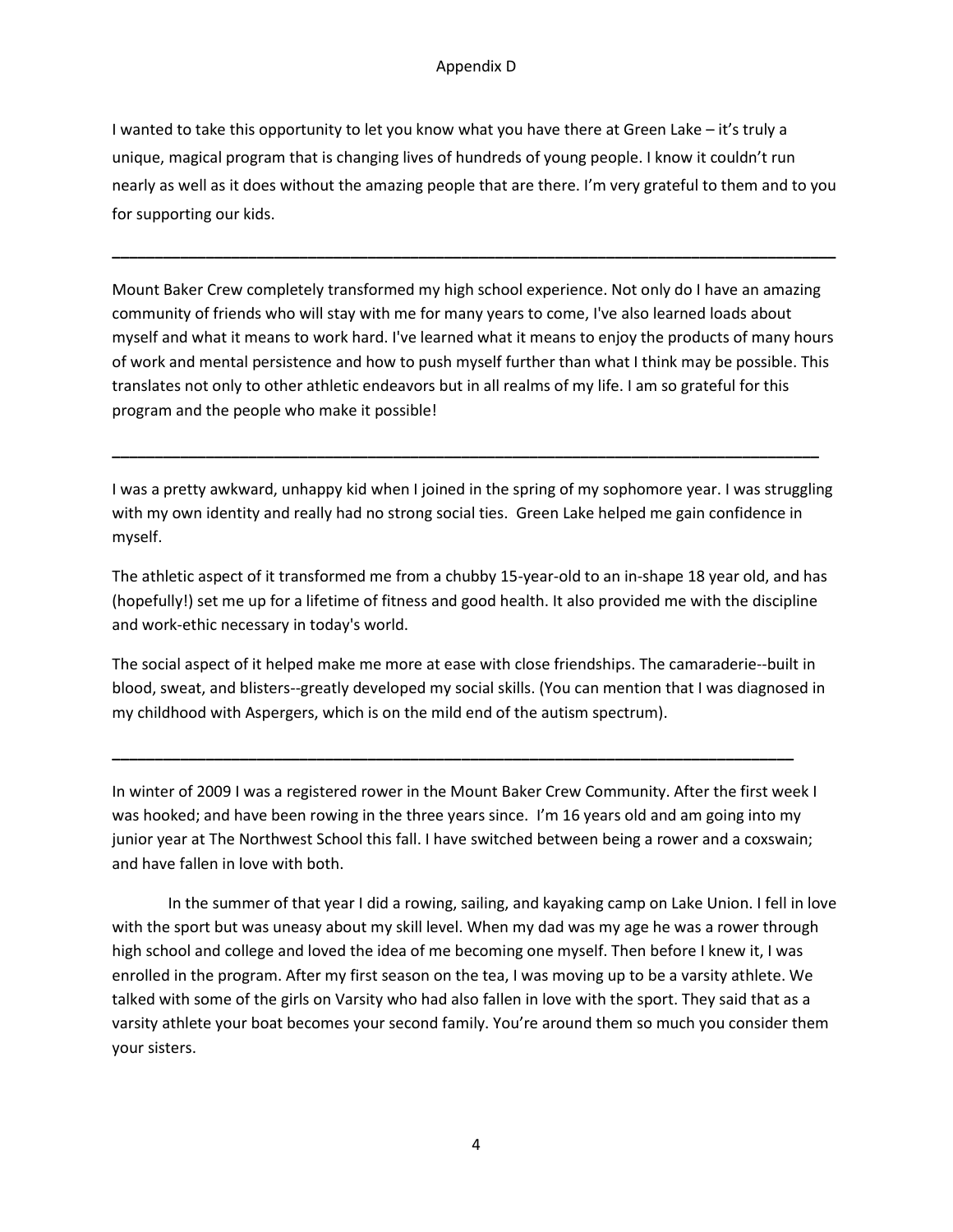The girls were right. I considered my entire team a second family. Being so close as a team, I found every minute I spent with them absolutely enjoyable. Over time I found myself only wanting to spend time with the girls on my team when we were not at practice. I found myself only calling girls from my team. I loved the acceptance aspect of the sport. No matter what skill level we accepted each other for who we are. We would help one another through anything. We were always there for one another.

No matter what stress, anxiety, worry, or problem that I encounter when I'm at school; I found that once I got to practice I was able to forget about everything that had gone wrong that day. I realized that every day I left practice feeling like I had a fresh start when I went home. The thought of leaving all the girls when I graduate is unbearable. I have a deep whole inside when I think about what life will be like when I graduate in two years and leave the Mount Baker Varsity team.

The Mount Baker community has done so much for me throughout the past three years. I am so happy I got to be an athlete on the Varsity Squad. The past three years have been incredible and I can't wait to see what the final two years with Mount Baker include

Green Lake Crew has played a number of important roles in our sons' lives. Clearly it introduced them to a new sport and got them very physically fit. They became dedicated to the team, spent hours each day, five days a week, and realized an important lesson: Its not about them, its about the team. It is impossible to pick the star out of an eight man shell. It's about doing your best and pulling together as a team. The coaching staff has been excellent. Each of my sons looks up to their coach. One coach was an oarsman from Stanford. My son now wants the opportunity to go to Stanford. He is working harder in school so that can be a reality. The administration of the program runs it like a well oiled machine. Parents are included and helpful; the whole organization makes amazing things happen. Lastly, our sons have made a new group of friends from across the city. These are kids that share a new passion, keep their noses clean and have fun together participating in a great activity that provides them a wonderful view that reaches far beyond the borders of Seattle. I also like to think that they become ambassadors for our city as they travel and wear the uniform of Seattle Parks and Recreation's Green Lake Crew.

Mt. Baker crew is important to me because I have a different live away from school and home. I love crew; for me its one of the few places I can relieve my stress and have fun, while meeting new people all at the same time. It also gives me the chance I can take advantage of is the new places we go every year. And this year I plan to take at least 2 of my boats to nationals and win. That is my goal. I hope to do sprints crew this year. Thank you!!!

**\_\_\_\_\_\_\_\_\_\_\_\_\_\_\_\_\_\_\_\_\_\_\_\_\_\_\_\_\_\_\_\_\_\_\_\_\_\_\_\_\_\_\_\_\_\_\_\_\_\_\_\_\_\_\_\_\_\_\_\_\_\_\_\_\_\_\_\_\_\_\_\_\_\_\_\_\_\_\_\_\_\_\_\_\_**

We are writing to thank you for providing the fantastic program that our daughter has participated in at Green Lake Crew - Novice Girls. We are so happy that she has found a physical activity that she loves. This has been a great addition to her musical activities. Crew is really helping her to get in shape and keeping her motivated to stay physically fit. She loves the hard physical workouts and the sense of accomplishment she gets from running around the lake and doing conditioning exercises. She likes the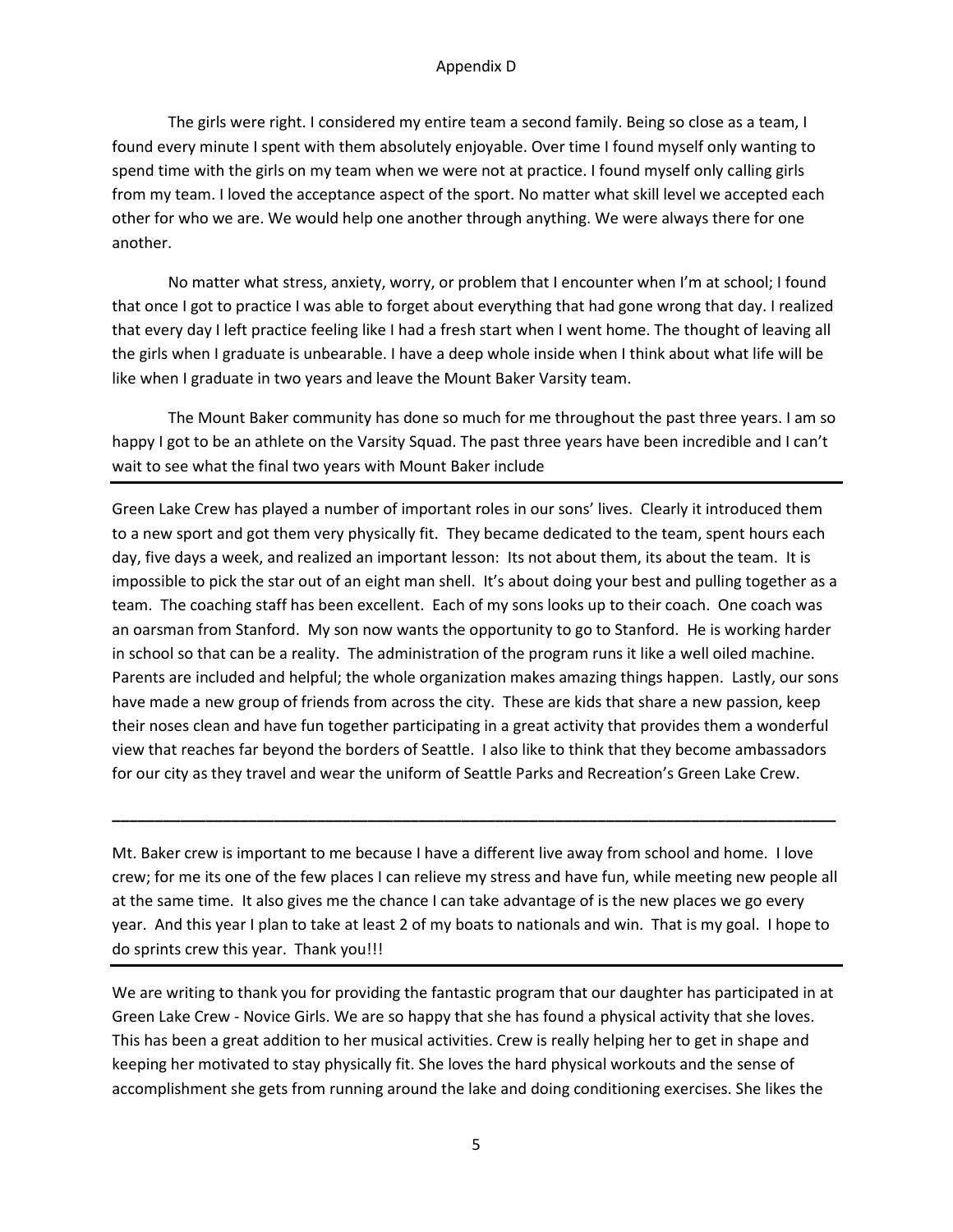girl crew team camaraderie and she is proud of herself becoming strong. She definitely loves being able to get out on the water and to go fast. Her willingness and desire to continue winter conditioning (even when they are not going out on the water!) shows how much she enjoys keeping physically active. This program is wonderful and we are so grateful that it exists within the Seattle Parks and Recreation Department. Keep up the good work.

She loved participating in the two regattas this past fall, the Portland Classic and the Frostbite Regatta.

**\_\_\_\_\_\_\_\_\_\_\_\_\_\_\_\_\_\_\_\_\_\_\_\_\_\_\_\_\_\_\_\_\_\_\_\_\_\_\_\_\_\_\_\_\_\_\_\_\_\_\_\_\_\_\_\_\_\_\_\_\_\_\_\_\_\_\_\_\_\_\_\_\_\_\_\_\_\_**

Mt. Baker is a unique and I would argue vital Seattle public facility on Lake Washington. I was born and raised in Madrona a few blocks from the shores of Lake Washington…I remember all too well the 'No swimming' signs posted in our lakefront parks. Thankfully Lake Washington is now restored to a vibrant recreational asset for us all to enjoy, which brings me to the importance of the Mt. Baker Rowing and Sailing Center.

With the increase in all forms of water recreation, like sailing, rowing, canoeing, kayaking, windsurfing, and paddle-boarding, Mt. Baker distinguishes itself as a unique public facility which supports public safety, and public health though the myriad of classes and programs they offer to the general public. Mt. Baker is also credited with developing self-esteem in our youth with the competitive rowing programs. With the increase in access to water activities on Lake Washington there is a real need to provide instruction to the public on how to safely participate in those activities. Without the classes provided by Mt. Baker the public is at greater risk of putting themselves and others in harm's way by the lack of adequate instruction. Mt. Baker is unique in providing those services to the general public.

Another real benefit of Mt. Baker is the role it plays in keeping the public healthy. On this I have a very personal experience. Last May I suffered a near fatal heart attack, total blockage of an artery, called the 'Widow Maker'. If it were not for all the training I participated in on the Adult Crew team I would have not survived the event. My heart was so strong that I not only survived, but my heart was virtually undamaged. Thank you Mt. Baker!

Mt. Baker is a great investment for the City and fills a special need which cannot be assigned to another City facility. While Lake Washington is a local treasure….it can also be a real hazard for those who do not know how to enjoy it safely.

I would like to let you know how my family appreciates the sports programs for children, especially the ones on the Green Lake, in the Small Crafts Center.

We are a single parent home, with a child that has gone through a major trauma in her early age, and has been at risk for failing in lot of different areas of her life. It has been difficult to keep her excited or motivated with anything at all, and most of school and after-school-activities had little draw for her, until she became fascinated with boating. I didn't even know she liked water!

My child has been training with the Green Lake Crew since the Summer 2011, and has never been more excited in her whole life. The Green Lake Crew has been the major source of pride and motivation for